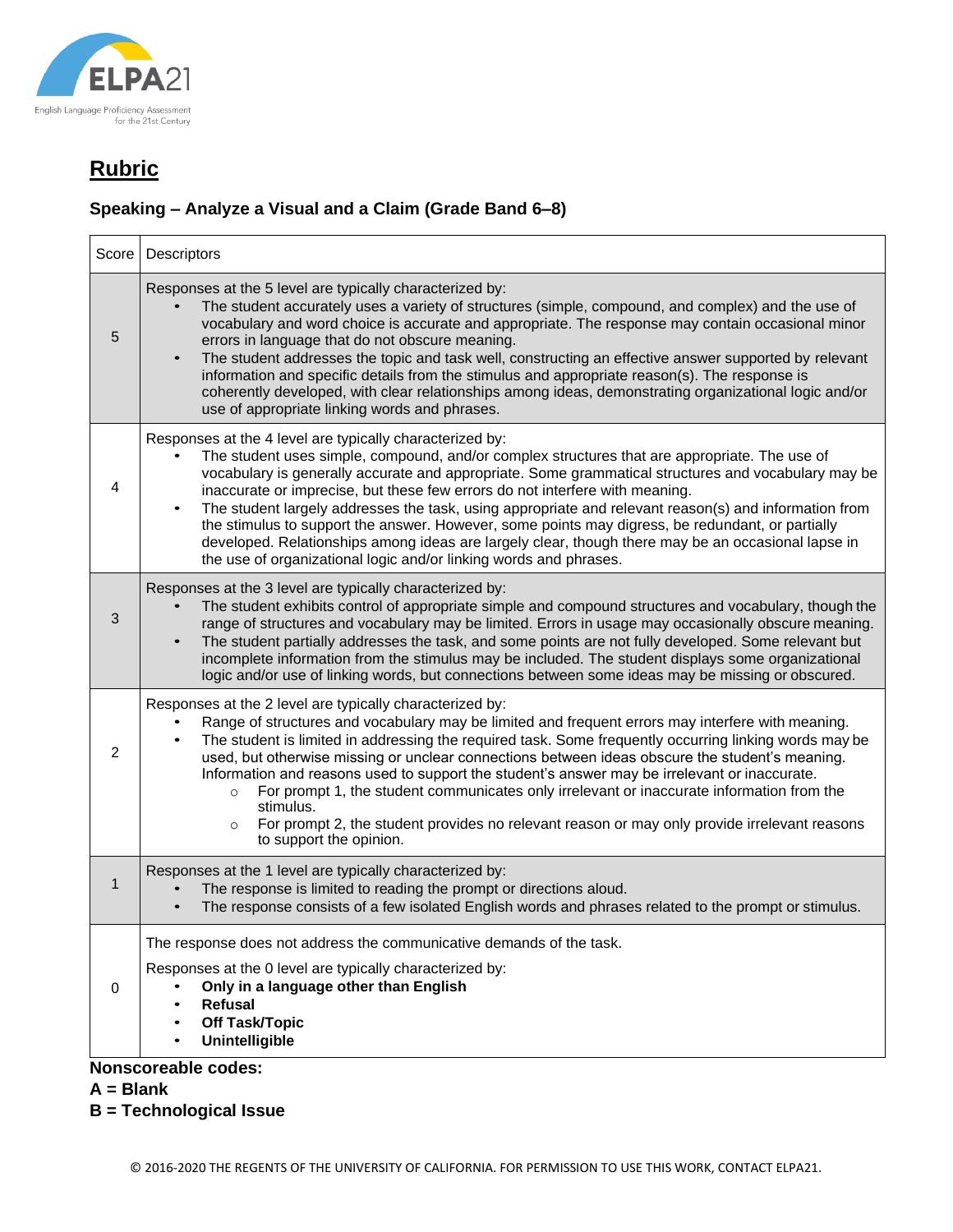

### **Speaking – Classroom Tableau ("Oral Vocabulary Task) (Grade Band 6–8) Screener Only**

| Score    | <b>Descriptors</b>                                                                                                                                                                                                                                                                                                                                                                             |
|----------|------------------------------------------------------------------------------------------------------------------------------------------------------------------------------------------------------------------------------------------------------------------------------------------------------------------------------------------------------------------------------------------------|
| 2        | Responses at the 2 level are typically characterized by:<br>The student uses appropriate vocabulary that is relevant to the stimulus and effectively<br>uses grammar and structures. Though the response may contain a few errors in usage,<br>the student's meaning is clear.<br>The student effectively answers the prompt and the response is consistent with the<br>$\bullet$<br>stimulus. |
|          | Responses at the 1 level are typically characterized by:<br>The response may include words and phrases related to the stimulus, butfrequent<br>errors in grammar and vocabulary may significantly interfere with listener<br>comprehension.<br>The response partially addresses the prompt, though some content may be inaccurate<br>$\bullet$<br>or otherwise unconnected to the stimulus.    |
| $\Omega$ | The response does not address the communicative demands of the task.<br>Responses at the 0 level are typically characterized by:<br>Only in a language other than English<br><b>Refusal</b><br>$\bullet$<br><b>Off Task/Topic</b><br><b>Unintelligible</b>                                                                                                                                     |
|          | يمملكمم ماعلم                                                                                                                                                                                                                                                                                                                                                                                  |

**Nonscoreable codes:**

**A = Blank**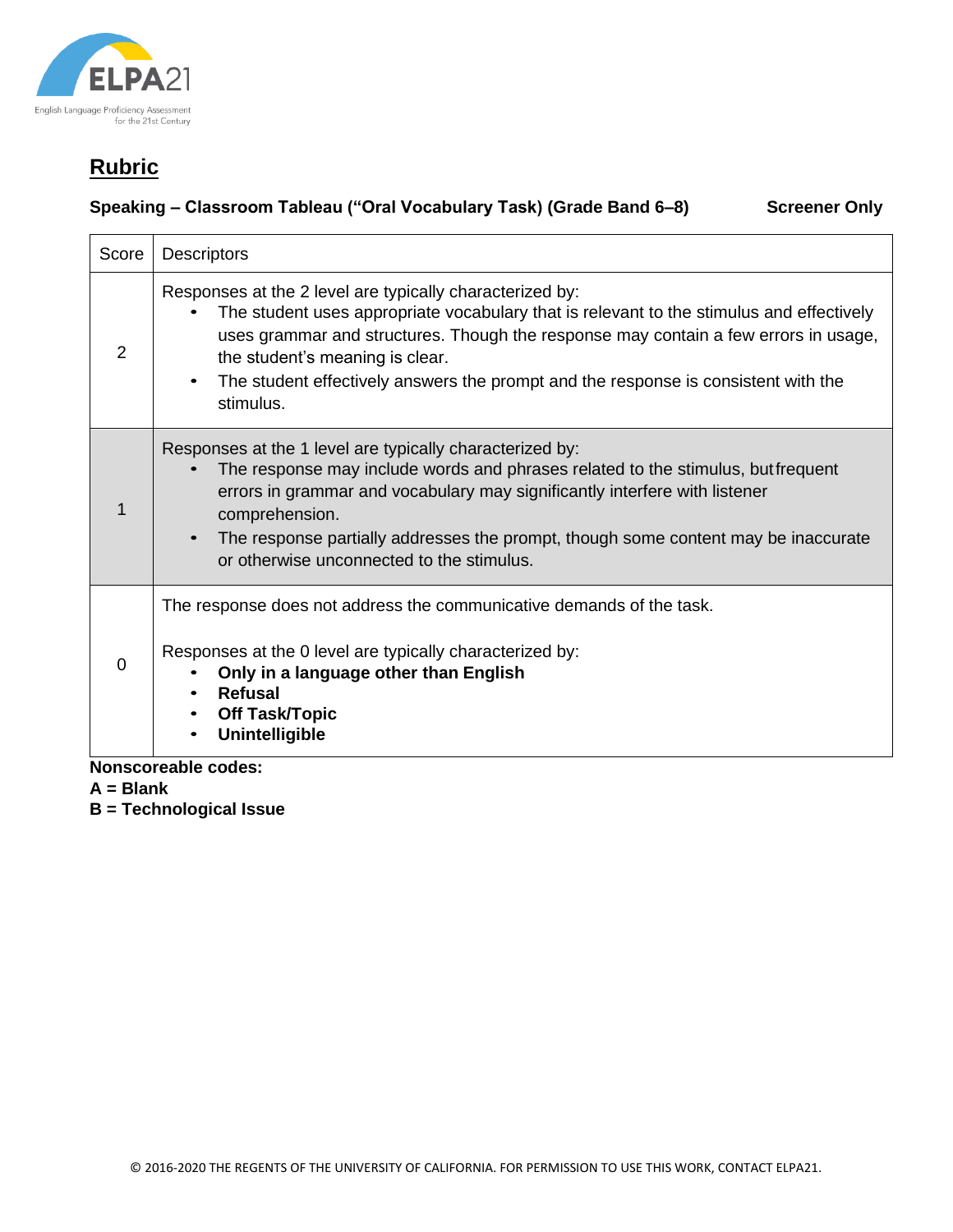

#### **Speaking – Compare Pictures (Grade Band 6–8)**

| Score | <b>Descriptors</b>                                                                                                                                                                                                                                                                                                                                           |
|-------|--------------------------------------------------------------------------------------------------------------------------------------------------------------------------------------------------------------------------------------------------------------------------------------------------------------------------------------------------------------|
| 3     | Responses at the 3 level are typically characterized by:<br>The student effectively uses appropriate vocabulary that is relevant to the pictures and<br>effectively uses grammar and structures, though the response may contain minor errors<br>that do not interfere with meaning.<br>The student effectively describes the main features of the pictures. |
| 2     | Responses at the 2 level are typically characterized by:<br>The use of vocabulary or grammar may be limited or inaccurate at times, occasionally<br>interfering with meaning.<br>The student partially describes some main features of the pictures, but the response<br>may not be fully complete and errors may occasionally interfere with meaning.       |
|       | Responses at the 1 level are typically characterized by:<br>The response may include words and phrases connected to the pictures, but limitations<br>in grammar and vocabulary may significantly interfere with comprehension.<br>Errors in vocabulary and grammar obscure the speaker's meaning most of the time.                                           |
| 0     | The response does not address the communicative demands of the task.<br>Responses at the 0 level are typically characterized by:<br>Only in a language other than English<br><b>Refusal</b><br><b>Off Task/Topic</b><br><b>Unintelligible</b>                                                                                                                |

**Nonscoreable codes:**

**A = Blank**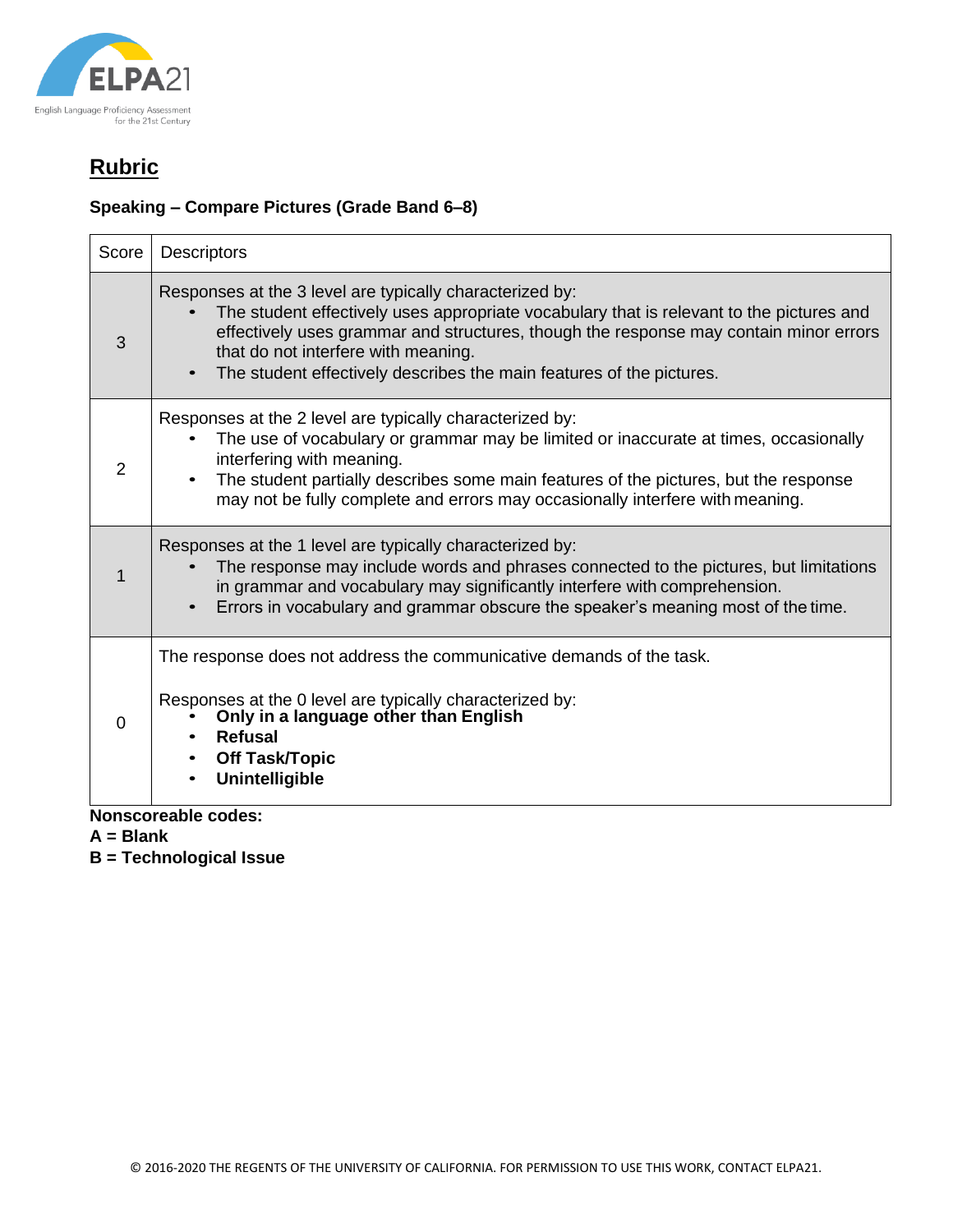

#### **Speaking – Language Arts Presentation (Grade Band 6–8)**

| Score          | Descriptors                                                                                                                                                                                                                                                                                                                                                                                                                                                                                                                                                                   |
|----------------|-------------------------------------------------------------------------------------------------------------------------------------------------------------------------------------------------------------------------------------------------------------------------------------------------------------------------------------------------------------------------------------------------------------------------------------------------------------------------------------------------------------------------------------------------------------------------------|
| 3              | Responses at the 3 level are typically characterized by:<br>The student effectively uses appropriate vocabulary that is relevant to the task.<br>Use of grammar and structures is effective, though the response may contain minor<br>$\bullet$<br>errors that do not interfere with meaning.<br>The student effectively answers the prompt and provides relevant information as<br>$\bullet$<br>required by the task.<br>For prompt 3, the student effectively uses appropriate linking word(s) to connect ideas and<br>provides at least ONE reason to support the opinion. |
| $\overline{2}$ | Responses at the 2 level are typically characterized by:<br>The use of grammatical structures and vocabulary may be limited or noticeably<br>inaccurate but do not interfere with the student's overall meaning.<br>The student partially addresses the topic and task, and the response is not complete or<br>$\bullet$<br>fully appropriate.<br>For prompt 3, the student connects ideas in at least part of the response, but the linking<br>word(s) used may be used inaccurately. The student may unsuccessfully propose a reason to<br>support the opinion.             |
| 1              | Responses at the 1 level are typically characterized by:<br>Errors in use of grammatical structures and vocabulary interfere with the speaker's<br>meaning most of the time.<br>The response includes some words and phrases relevant to the topic and task, but is<br>otherwise unconnected to the question.                                                                                                                                                                                                                                                                 |
| 0              | The response does not address the communicative demands of the task.<br>Responses at the 0 level are typically characterized by:<br>Only in a language other than English<br>Refusal<br><b>Off Task/Topic</b><br><b>Unintelligible</b>                                                                                                                                                                                                                                                                                                                                        |

#### **Nonscoreable codes:**

- **A = Blank**
- **B = Technological Issue**